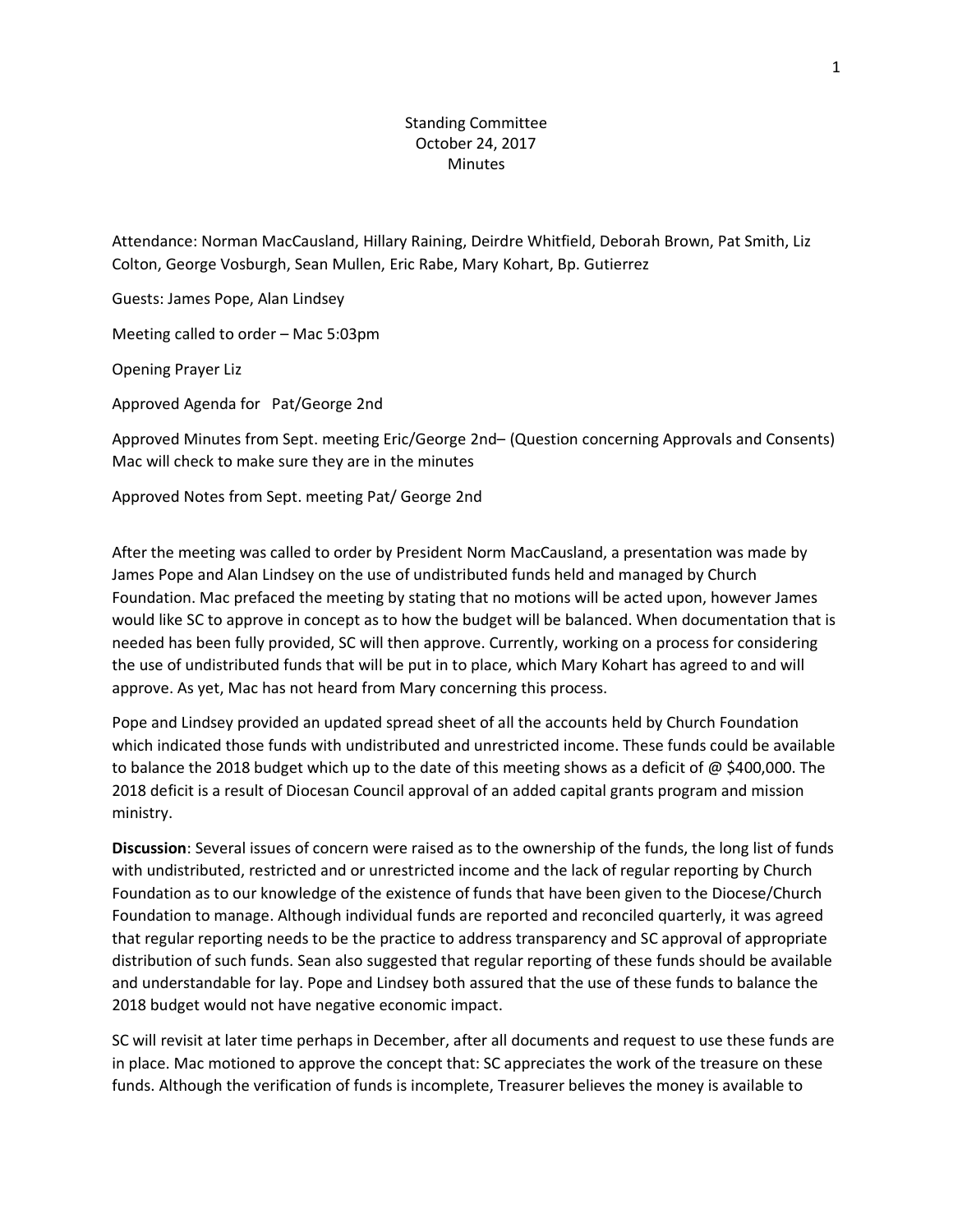close the gap in the budget and accrued but undistributed funds, under authority of EA will be used to balance budget.

**Approval** of the Concept concerning use of these undistributed funds - George/Pat 2nd?

## **Motions to approve candidates to Priest hood:**

Approval of JoAnn B Jones, Pat/ Eric 2nd

Approval of James Stambaugh, Liz/Deborah 2nd

## **Staff Reports**

**Property Comm**. no report.

**Exec Com. Report** – Committee met twice by phone and one physical meeting. Continued conversation from Eric Takacs and new COM process for ordination– Since no Documentation on undistributed funds no action is recommended for SC. Last meeting for Deborah and Deirdre. Thanks given for service. Dinner?

**Bp. Report.** – upcoming is a 10 page report on state of Diocese. Will be looking closer at endowment. Asking for a two year formation group to look at endowment, but not at the expense of poor churches. How we can look at our monies differently and report back. How can we use our funds for Prosperity for proclamation. Office of the Diocese is close to hiring a Canon for Transition. Would like SC to be intentional about investing or being creative with the church.

**Chancellor's Report** – No Lawsuits, no report

#### **Communication**s – no report

**New Business** – Request from Dean Sullivan – approval of 5 people to Cathedral Chapter. There was some concern and discussion as to the process of how Chapter members are nominated. This will be addressed with the Dean Judith Sullivan. Bp has asked that we approve the following nominees: The Rev. Ernest Curtin, Ms. Penny Cutler, Norman McClave, The Rev. Dr. Mary Ann Mertz, The Rev. Michael Rau **Approval** of 5 nominees to Cathedral Chapter George/ Hillary as per Bp. request.

#### **Congregational life** – No report

# **Constitution and Canons** – All Resolutions ready to go

**COM** – presented draft of updated process, believe this new process to be very healthy, but still waiting for one or two things to be finalized by Bp. Mac – a conversation will probably be needed in order for mutuality, trust and healthy relationships to ensure a smooth transition and more supportive mutual effort.

**Diocesan Council** – George - meeting proceeded but no report – some discussion of missions came up.

**Incorporation** - PowerPoint will be presented at convention laying out the options as to what is best for Diocese. A 60 day drop box for comments and will proceed from there. Foundation not playing nice. We will deal with them at a later time, suggest we make Foundation a subsidiary corporation – which still gives Diocese control over operations and management. A question was asked concerning the